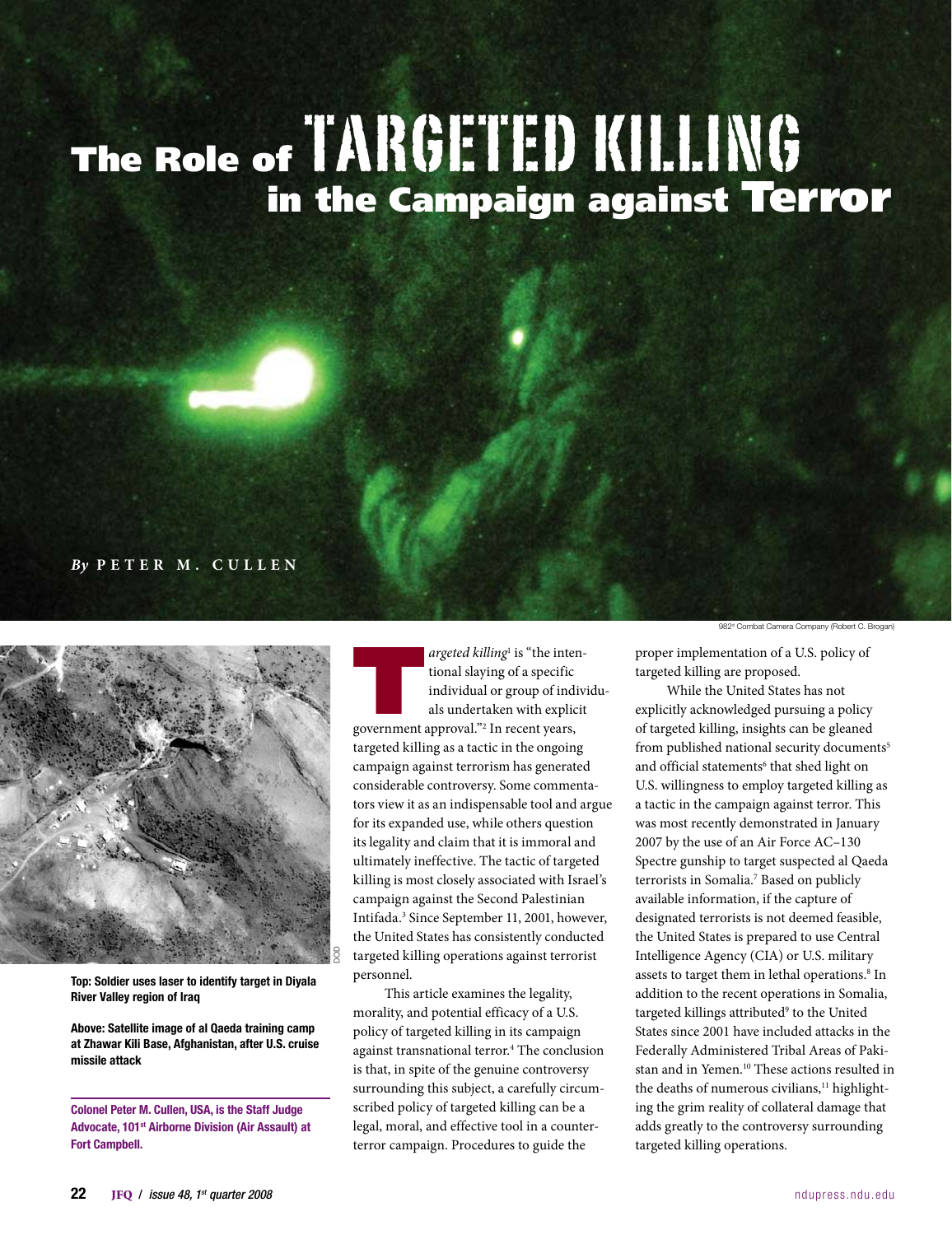| <b>Report Documentation Page</b>                                                                                                                                                                                                                                                                                                                                                                                                                                                                                                                                                                                                                                                                                                                                                                                                                                   |                             |                              |                                                   | Form Approved<br>OMB No. 0704-0188                  |                           |
|--------------------------------------------------------------------------------------------------------------------------------------------------------------------------------------------------------------------------------------------------------------------------------------------------------------------------------------------------------------------------------------------------------------------------------------------------------------------------------------------------------------------------------------------------------------------------------------------------------------------------------------------------------------------------------------------------------------------------------------------------------------------------------------------------------------------------------------------------------------------|-----------------------------|------------------------------|---------------------------------------------------|-----------------------------------------------------|---------------------------|
| Public reporting burden for the collection of information is estimated to average 1 hour per response, including the time for reviewing instructions, searching existing data sources, gathering and<br>maintaining the data needed, and completing and reviewing the collection of information. Send comments regarding this burden estimate or any other aspect of this collection of information,<br>including suggestions for reducing this burden, to Washington Headquarters Services, Directorate for Information Operations and Reports, 1215 Jefferson Davis Highway, Suite 1204, Arlington<br>VA 22202-4302. Respondents should be aware that notwithstanding any other provision of law, no person shall be subject to a penalty for failing to comply with a collection of information if it<br>does not display a currently valid OMB control number. |                             |                              |                                                   |                                                     |                           |
| <b>1. REPORT DATE</b><br>2008                                                                                                                                                                                                                                                                                                                                                                                                                                                                                                                                                                                                                                                                                                                                                                                                                                      |                             | 2. REPORT TYPE               |                                                   | <b>3. DATES COVERED</b><br>00-00-2008 to 00-00-2008 |                           |
| <b>4. TITLE AND SUBTITLE</b>                                                                                                                                                                                                                                                                                                                                                                                                                                                                                                                                                                                                                                                                                                                                                                                                                                       |                             |                              |                                                   | 5a. CONTRACT NUMBER                                 |                           |
| The Role of Targeted Killing in the Campaign against Terror                                                                                                                                                                                                                                                                                                                                                                                                                                                                                                                                                                                                                                                                                                                                                                                                        |                             |                              |                                                   | 5b. GRANT NUMBER                                    |                           |
|                                                                                                                                                                                                                                                                                                                                                                                                                                                                                                                                                                                                                                                                                                                                                                                                                                                                    |                             |                              |                                                   | 5c. PROGRAM ELEMENT NUMBER                          |                           |
| 6. AUTHOR(S)                                                                                                                                                                                                                                                                                                                                                                                                                                                                                                                                                                                                                                                                                                                                                                                                                                                       |                             |                              |                                                   | <b>5d. PROJECT NUMBER</b>                           |                           |
|                                                                                                                                                                                                                                                                                                                                                                                                                                                                                                                                                                                                                                                                                                                                                                                                                                                                    |                             |                              |                                                   | <b>5e. TASK NUMBER</b>                              |                           |
|                                                                                                                                                                                                                                                                                                                                                                                                                                                                                                                                                                                                                                                                                                                                                                                                                                                                    |                             |                              |                                                   | 5f. WORK UNIT NUMBER                                |                           |
| 7. PERFORMING ORGANIZATION NAME(S) AND ADDRESS(ES)<br>National Defense University, Institute for National Strategic Studies, 260<br>Fifth Avenue SW Bg 64 Fort Lesley J. McNair, Washington, DC, 20319                                                                                                                                                                                                                                                                                                                                                                                                                                                                                                                                                                                                                                                             |                             |                              |                                                   | 8. PERFORMING ORGANIZATION<br><b>REPORT NUMBER</b>  |                           |
| 9. SPONSORING/MONITORING AGENCY NAME(S) AND ADDRESS(ES)                                                                                                                                                                                                                                                                                                                                                                                                                                                                                                                                                                                                                                                                                                                                                                                                            |                             |                              |                                                   | 10. SPONSOR/MONITOR'S ACRONYM(S)                    |                           |
|                                                                                                                                                                                                                                                                                                                                                                                                                                                                                                                                                                                                                                                                                                                                                                                                                                                                    |                             |                              |                                                   | 11. SPONSOR/MONITOR'S REPORT<br>NUMBER(S)           |                           |
| 12. DISTRIBUTION/AVAILABILITY STATEMENT<br>Approved for public release; distribution unlimited                                                                                                                                                                                                                                                                                                                                                                                                                                                                                                                                                                                                                                                                                                                                                                     |                             |                              |                                                   |                                                     |                           |
| <b>13. SUPPLEMENTARY NOTES</b>                                                                                                                                                                                                                                                                                                                                                                                                                                                                                                                                                                                                                                                                                                                                                                                                                                     |                             |                              |                                                   |                                                     |                           |
| 14. ABSTRACT                                                                                                                                                                                                                                                                                                                                                                                                                                                                                                                                                                                                                                                                                                                                                                                                                                                       |                             |                              |                                                   |                                                     |                           |
| <b>15. SUBJECT TERMS</b>                                                                                                                                                                                                                                                                                                                                                                                                                                                                                                                                                                                                                                                                                                                                                                                                                                           |                             |                              |                                                   |                                                     |                           |
| 16. SECURITY CLASSIFICATION OF:<br>17. LIMITATION OF                                                                                                                                                                                                                                                                                                                                                                                                                                                                                                                                                                                                                                                                                                                                                                                                               |                             |                              |                                                   | 18. NUMBER                                          | 19a. NAME OF              |
| a. REPORT<br>unclassified                                                                                                                                                                                                                                                                                                                                                                                                                                                                                                                                                                                                                                                                                                                                                                                                                                          | b. ABSTRACT<br>unclassified | c. THIS PAGE<br>unclassified | <b>ABSTRACT</b><br>Same as<br><b>Report (SAR)</b> | OF PAGES<br>8                                       | <b>RESPONSIBLE PERSON</b> |

**Standard Form 298 (Rev. 8-98)**<br>Prescribed by ANSI Std Z39-18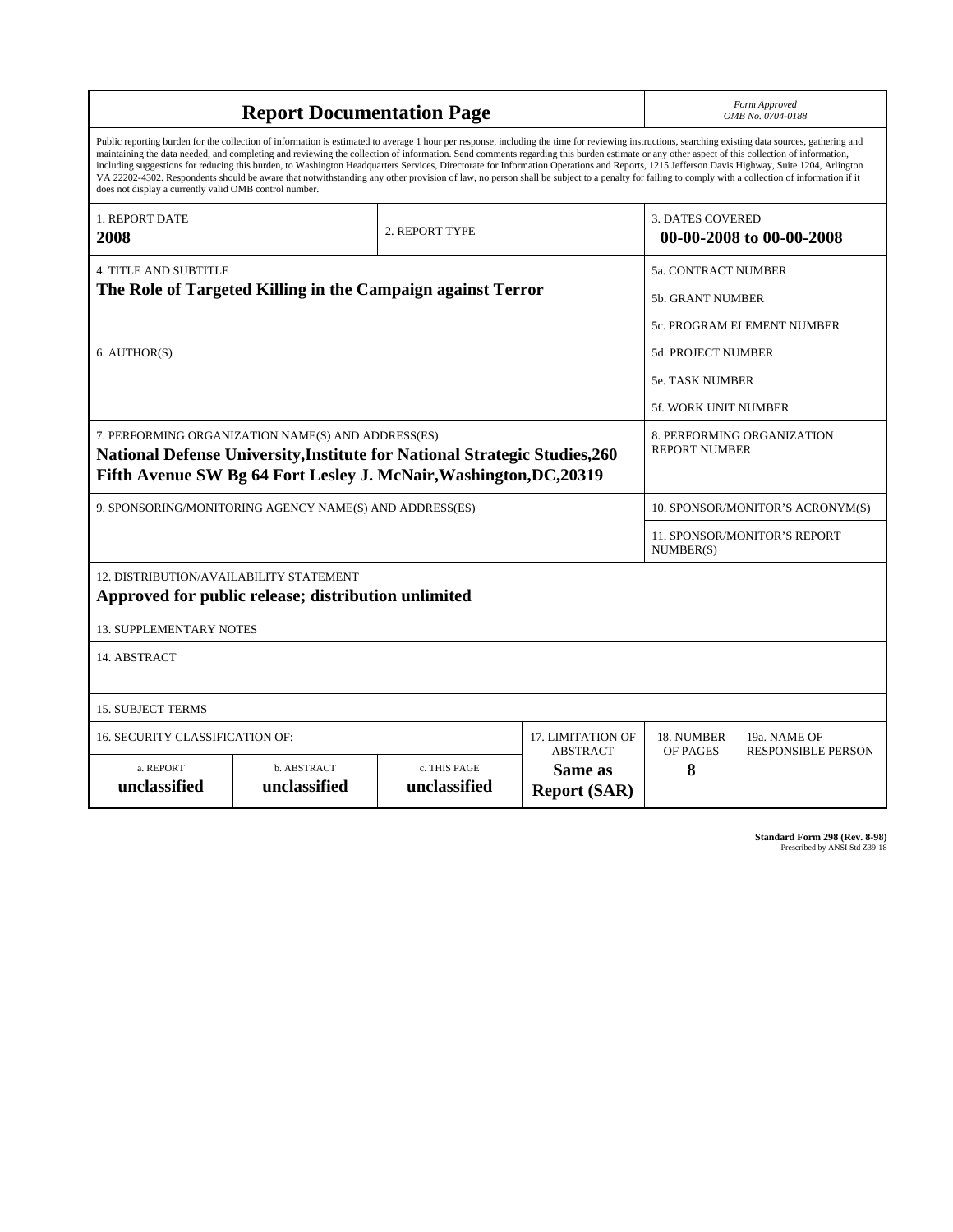#### Legal Considerations

There is broad divergence of opinion in the extensive literature on the legality of targeted killing of transnational terrorists. On one side, it is argued that targeted killings constitute extrajudicial killings or assassinations, which are prohibited under international law. Proponents of this position argue that terrorists are civilians, not combatants, and should be dealt with using conventional law enforcement methods rather than the more permissive law of war. They contend that terrorists can be killed only when there is no other way to prevent them from perpetrating an attack that endangers the lives of others. In all other circumstances, terrorists should be arrested, prosecuted, and punished for their crimes under the law. On the other side, it is argued that terrorists are direct participants in an armed conflict, so they may be lawfully targeted. According to this position, a state threatened by terrorists may always act in self-defense and properly target terrorists provided the methods are in compliance with the law of war.

That the topic of targeted killing can generate such divergent opinions from informed commentators reveals that the campaign against transnational terrorism represents a new paradigm with which international law has yet to come to terms. Public international law, accustomed to regulating actions by states, is in uncharted territory when dealing with nonstate actors and their involvement in the changing face of war. The ongoing U.S. campaign against terrorism does not fit neatly into the existing system on the use of force in international law. Although we are now years into the campaign against transnational terror, legal commentators are still wrestling with how best to analyze the legal issues generated when states use force against transnational terrorists.

Given the current need to reassure allies of its strong commitment to the rule of law, the United States must ensure that its policy on targeted killing is able to withstand proper legal scrutiny and not be viewed as pushing the outer limits of authorized state action.12 The case for targeted killing must demonstrate that the United States is authorized to use force against terrorists in compliance with the law of conflict management, or *jus ad bellum*, and that the manner in which targeted killings are executed complies with the law on the conduct of war, or *jus in bello*.

*Authority to Use Force against Transnational Terrorists* (Jus ad Bellum). Article 2(4) of the United Nations (UN) Charter outlaws the use of aggressive force by a state in its international relations. One recognized exception is a state's inherent right of self-defense as found in Article 51 of the UN Charter. This authorizes a state to use military force to defend itself against an armed attack and the continuing threat of such an attack.13 The limitations on this right of self-defense are that the force used to defend against the attack must be both "necessary" and "proportionate." Clearly, al Qaeda's actions on 9/11 constituted an armed attack on America, and its subsequent actions and statements confirm that it represents a continuing and serious threat to the United States against which America is entitled to defend itself through the use of force, specifically the targeting of key al Qaeda personnel.

It has been argued that the right of selfdefense only applies to interstate conflicts and not to a conflict with a transnational terrorist organization such as al Qaeda and its associated movements (AQAM).<sup>14</sup> This textual interpretation of the UN Charter, however, is overcome by customary international law, which recognizes a state's inherent right of self-defense. This permits the United States to use force against nonstate actors such as transnational terrorists. It is a right that has not been challenged by the UN Security Council. Since AQAM are a continuing threat, the targeted killing of their key personnel is a military necessity to prevent future attacks. It is not designed to be punitive in nature or serve as a reprisal. This tactic is also a proportionate, or reasonable, response given the serious threat that AQAM pose to America.

Article 2(4) of the UN Charter also requires the United States to respect the sovereignty of other nations. If America wishes to conduct a targeted killing on the sovereign territory of another nation, it must obtain the permission of that government. In the documented instances of U.S. targeted killing operations in Pakistan, Yemen, and Somalia, it has been reported that these nations granted approval for these actions to be conducted within their borders.

*Legality of the Tactic of Targeted Killing*  (Jus in Bello). Although the United States is authorized to use force in self-defense against AQAM for as long as they remain a threat, each specific use of force, such as a targeted

killing, must comply with the law on the conduct of war. The primary sources of *jus in bello* are found in the four Geneva Conventions of 1949 and their two Additional Protocols of 1977.15 Application of the law of war is triggered if a state of "armed conflict" exists between America and AQAM. Treaties do not define this term. It is broader than "war," which is limited to interstate conflict.<sup>16</sup> Commentators recommend looking to the nature, intensity, and duration of the violence to make this determination.<sup>17</sup> The level and frequency of actual or planned violence around the globe between the United States or its allies and AQAM satisfy these criteria. Certainly, the U.S. Supreme Court in its recent *Hamdan v. Rumsfeld* decision had little difficulty in determining that U.S. military operations against AQAM were properly characterized as an "armed conflict."18

*the campaign against transnational terrorism represents a new paradigm with which international law has yet to come to terms*

It is also necessary to determine the type of conflict that exists between the United States and AQAM; namely, is it an international or a noninternational armed conflict? The answer determines which rules regulate the conduct of the conflict. With the exception of Common Article 3,<sup>19</sup> the four Geneva Conventions only apply to international armed conflicts. Recently, the U.S. Supreme Court in *Hamdan*<sup>20</sup> concluded that the armed conflict between the United States and AQAM was of a noninternational nature. This type of conflict is normally regulated by Additional Protocol II, but its provisions are limited to internal conflict between a government and nonstate actors within its territory. Clearly, this is not the case with the current U.S. conflict with AQAM, which is taking place primarily on the territory of third countries such as Pakistan, Yemen, and Somalia. Since such a restrictive interpretation would place the parties to the armed conflict between America and AQAM outside *jus in bello* and create an unacceptable gap in the law's coverage, it is necessary to expand the definition of a noninternational conflict to include one between a state and nonstate actors outside the state's own territory.<sup>21</sup> At a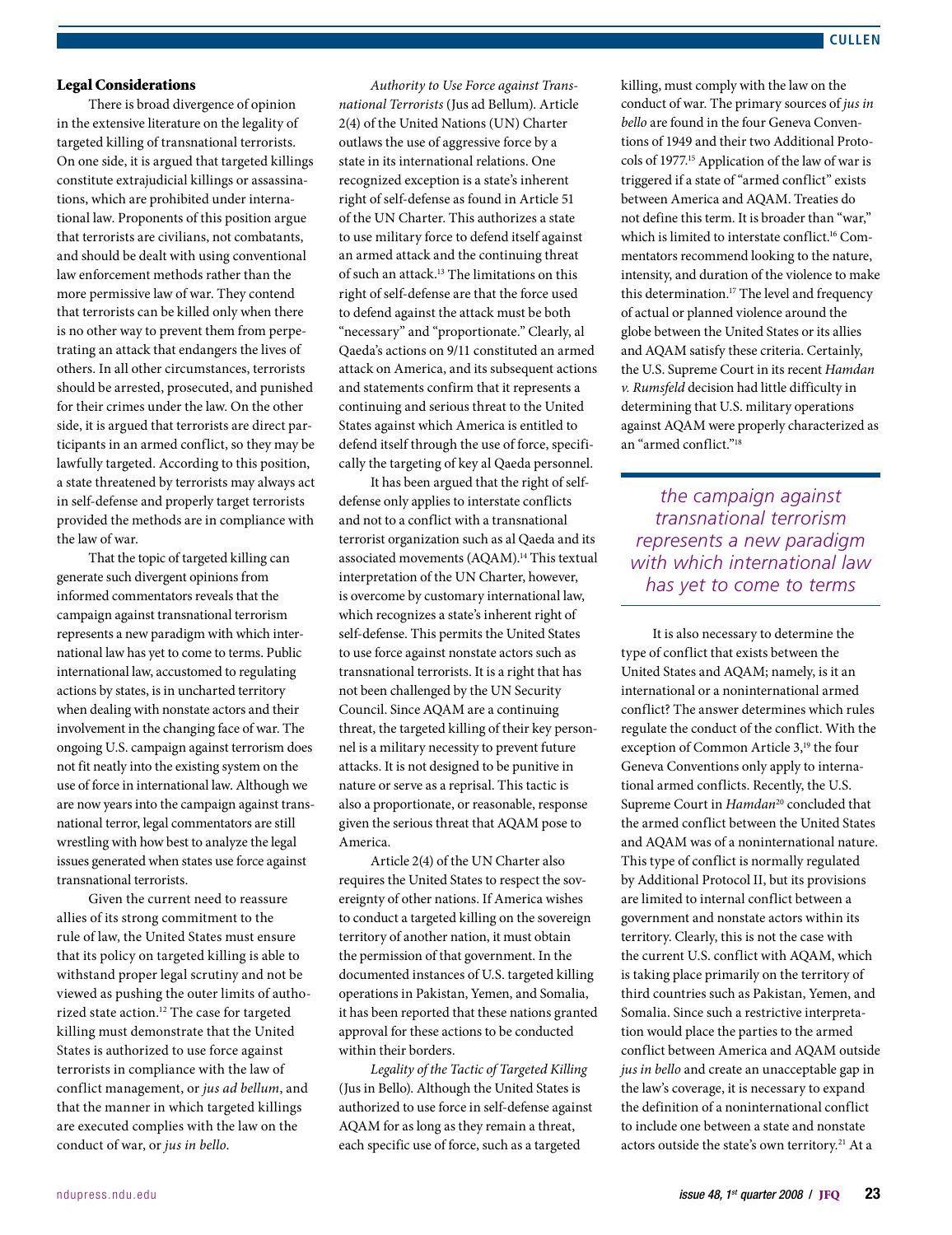minimum, the provisions of Additional Protocol II relating to noninternational armed conflict that reflect standards of customary international law should regulate this type of armed conflict,<sup>22</sup> to include that between the United States and AQAM.

Article 13(2) of Additional Protocol II incorporates the principle of distinction and mandates that the civilian population and individual civilians shall not be the object of attack. An exception to this is found in Article 13(3), which states that civilians forfeit protection "for such time as they take a direct part in hostilities." The combatants in a noninternational armed conflict are the armed forces of the state and, inter alia, "organized armed groups." In the International Committee of the Red Cross commentary on Additional Protocol II, it states that "[t]hose who belong to the armed forces or armed groups may be attacked at any time."23 In the context of the armed conflict between the United States and AQAM, this means that active members of AQAM are combatants and may be lawfully targeted at will.<sup>24</sup> Given the status of AQAM operatives as combatants, the United States is under no obligation to attempt to arrest individuals before targeting them. This combatant status remains in effect for the duration of the armed conflict unless the individual takes some action to renounce this status.

This analysis raises the question of how active members of a terrorist organization are properly identified. Unlike combatants in international armed conflicts, they are not required to display "a fixed distinctive sign recognizable at a distance."25 Nor should their combatant status be limited to the time that they have a weapon in their hands. The answer lies in designating as combatants those members of the terrorist organization who have taken an active part in hostilities. Proponents of this position argue that this status is established if the individual takes a direct part in hostilities by planning, directing, or executing attacks or "if there is other evidence of his or her combatant role."26 Such evidence will be primarily derived from intelligence information, often supplemented by the statements and admissions of the individuals themselves. A difficult issue is whether an individual who provides purely financial support for terrorist activities can be targeted as a combatant. Given the critical enabling role of financing in terrorist activities, such individuals should be viewed as having an active role in hostilities. The requirement for active participation,

however, would exclude individuals from being targeted who provide purely political support to a terrorist organization.

Even where terrorists are properly designated as combatants under Additional Protocol II and therefore subject to targeting at will, the actual targeting must still meet the requirement of proportionality under customary international law. The targeting operation will be held to violate international law if it "may be expected to cause incidental loss of civilian life, injury to civilians, damage to civilian objects, or a combination thereof, which would be excessive in relation to the concrete and direct military advantage anticipated."27 Although the principle of proportionality is easy to state, it is notoriously difficult to apply. There is no mathematical formula to assist in determining whether the successful targeting of a terrorist outweighs the potential for collateral damage. The question of proportionality must be resolved based on the facts known at the time of the attack and not on the actual outcome of the operation. In reviewing the targeted killing operations attributed to the United States, it is clear that many, if not most, have resulted in the deaths of noncombatants. What is less certain is how many such operations have been aborted due to the risk they posed to noncombatants. David Kretzmer identified the dilemma facing decisionmakers: "When

as a result of an attack innocent persons are killed or wounded, a heavy burden rests on the state to show either that this could not reasonably have been foreseen, or that even if it could have been foreseen, the necessity of the attack was great enough to justify the risk."28

*Jus in bello* also contains a prohibition of assassination in armed conflict.<sup>29</sup> This is often cited as a legal objection to the policy of targeted killing. *Assassination* in this context, however, is a term of art. It refers to the targeting of an individual using treachery or perfidy in time of war. There have been longstanding prohibitions of such unlawful ruses that undermine adherence to the law of war. Provided the manner of a targeted killing does not involve treachery or perfidy, it is not an illegal assassination under international law.

*Legality of Targeted Killing under Domestic Law*. Even if U.S. targeted killing of terrorists is legal under international law, it is also necessary to determine its legality under U.S. domestic law. Some commentators have pointed to Executive Order 12333<sup>30</sup> and its prohibition on assassination. Although this executive order regulating intelligence activities does have legal effect, it does not apply to actions in time of war or to the Armed Forces. Accordingly, it does not impact military operations that target terrorist operatives outside the United States.<sup>31</sup> Even if these exceptions were not available, it can reasonably be argued



982<sup>d</sup> Combat Camera Company (Jeffrey Alexander)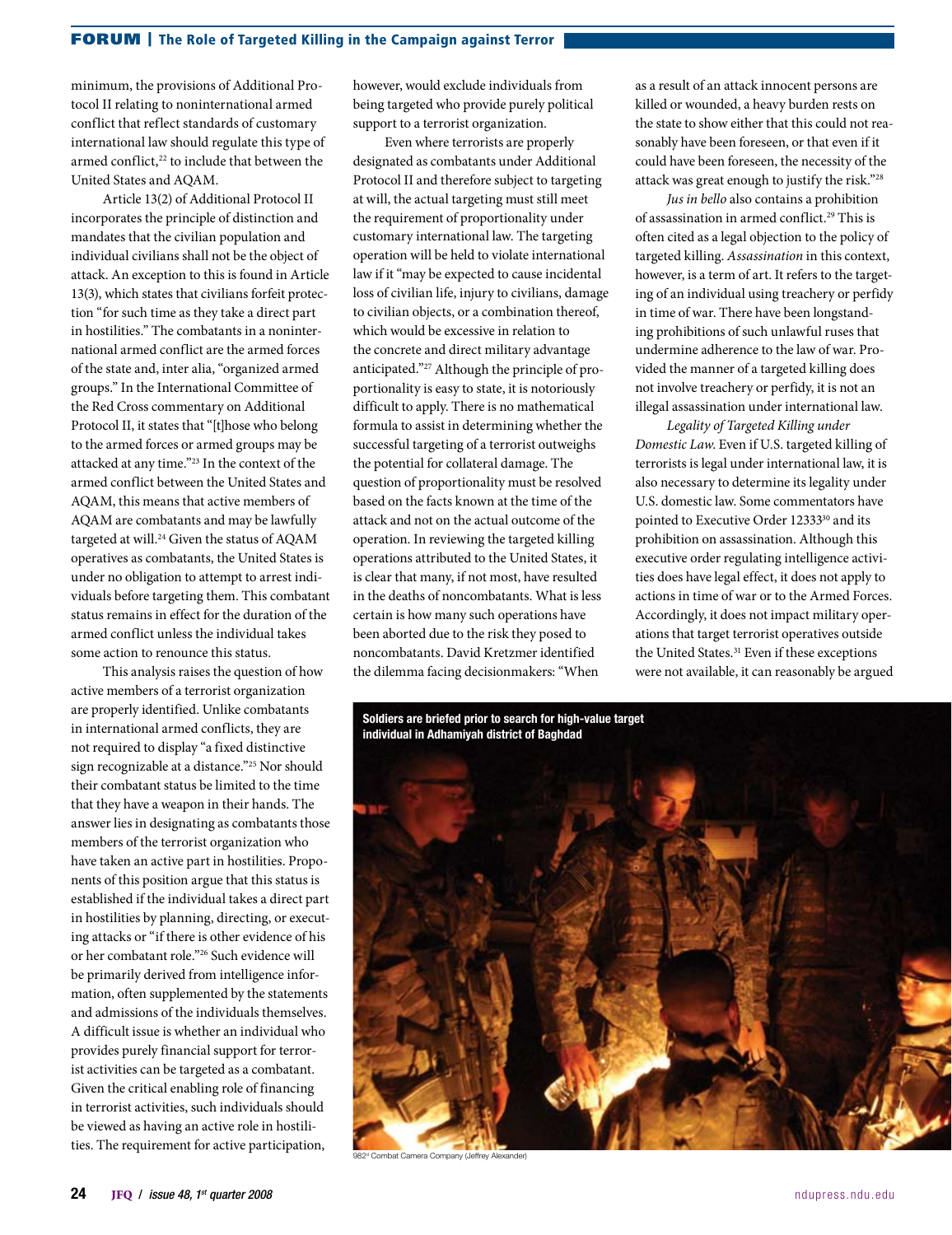that the congressional resolution of September 18, 2001, authorizing the President to "use all necessary and appropriate force . . . in order to prevent any future acts of international terrorism against the United States,"32 would suffice to address any domestic legal concerns about a policy of targeted killing of AQAM operatives.

While Executive Order 12333 presents no legal impediment to targeted killings executed by the Armed Forces, it could impact such operations conducted by CIA personnel, who are considered noncombatants under the law of war. Existing intelligence oversight laws have established a legal regime requiring Presidential findings and reporting to the intelligence committees before U.S. intelligence agencies can engage in covert actions, to include targeted killing operations.33

A review of the U.S. policy of targeted killing confirms that it has a valid basis under international and domestic law. The United States is legally justified in taking military action against AQAM as a matter of self-defense. AQAM are an organized force and their operatives are combatants in a noninternational armed conflict who can be targeted at will, provided such action is proportionate, does not involve perfidy or treachery, and respects the sovereignty of other nations.

## Moral Considerations

Provided that targeted killing operations comply with the law of war, one can make a convincing argument that they are consistent with the Just War tradition. By their very nature, they seek to target those terrorists who are intent on killing, maiming, and injuring innocent civilians. Even if targeted killings are lawful from a technical perspective, however, the question remains whether a democracy should choose to pursue such a policy in its campaign against terrorism. There are the inevitable concerns that targeted killing operations often result in the death of innocent civilians, even if proportionality concerns are satisfied.

These concerns highlight some of the dilemmas that terrorism presents any democratic society. It is part of the asymmetric advantage that terrorism enjoys. The alternatives to targeted killings, however, can also carry significant downsides. While the apprehension of a terrorist may seem an

*a review of the U.S. policy of targeted killing confirms that it has a valid basis under international and domestic law* attractive option, it can often pose a grave risk to the people conducting the arrest operation and endanger innocent noncombatants. Perhaps the best example was the attempt by U.S. personnel to arrest senior aides to Mohammed Farrah Aideed, the Somali clan leader in Mogadishu, in December 1993. This single operation ultimately led to the death of 18 U.S. military personnel and hundreds of Somalis, both militia members and noncombatants.34 If targeted killing is removed as an option and arrest is precluded, the remaining alternative—letting the terrorist continue to kill innocent civilians—is surely the least attractive moral option.

It is also important to remember that the fatalities associated with targeted killing operations are unintended deaths that result from terrorists deliberately hiding and operating among civilians. Significant moral responsibility for civilian casualties during targeted killing operations thus rests with the terrorists themselves. Finally, it must always be remembered that the sole reason for such operations is that the United States is acting in self-defense and seeking to protect its citizens from the continuing threat of attack by terrorists.

Targeted killing operations are a moral option provided that earnest efforts are taken to verify the accuracy of the intelligence on which they are based and that the operations



3<sup>d</sup> Communications Squadron (Jonathan Steffen)

*Download as computer wallpaper at ndupress.ndu.edu*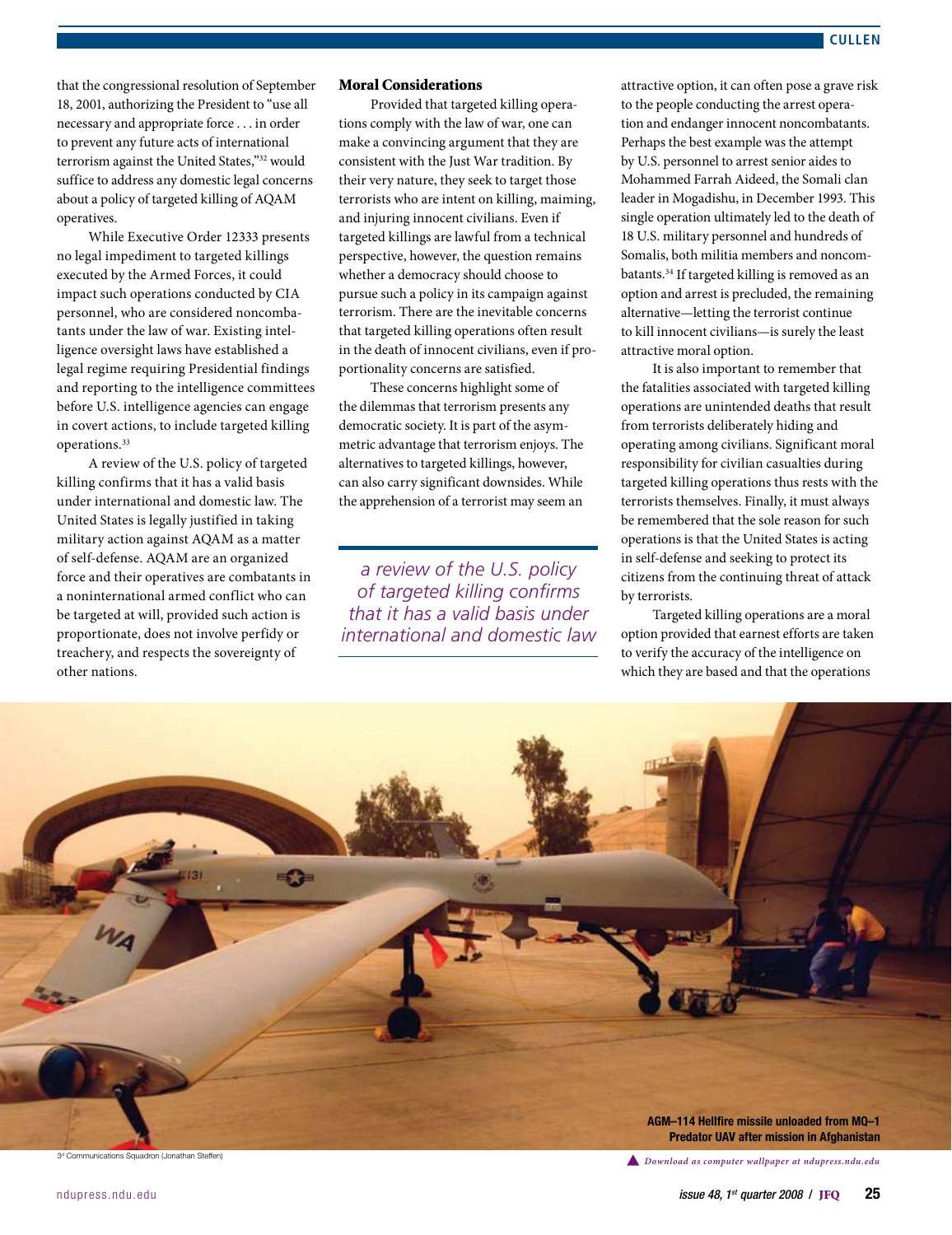### FORUM | The Role of Targeted Killing in the Campaign against Terror

are conducted in a manner to minimize civilian casualties. Nevertheless, as a matter of policy, they should be used sparingly and only when no reasonable alternative is available. They must be preventive in nature and designed to forestall terrorist operations rather than as measures of punishment or reprisal.

#### **Efficacy**

Is targeted killing likely to be an effective policy choice for the United States? Even if it is legal and moral, if it is not *effective* in combating terrorism, it should not be employed.

Opponents of targeted killing challenge the effectiveness of the policy on a number of grounds. The most frequent criticism is that successful targeted killings are counterproductive in that they create martyrs and generate a desire for retaliation. As such, they are viewed as motivating the terrorists and their base of support and thereby intensifying the cycle of violence. The counterargument is that terrorists such as AQAM have demonstrated that they are already highly motivated and their terrorism needs no encouragement.

Another criticism is that the policy is strategically flawed. The U.S.-led global campaign against terror is fundamentally a battle of ideas<sup>35</sup> in which a belief in freedom, democracy, and the rule of law competes against terror, intolerance, and extremist ideology. In this context, critics argue that targeted killings severely diminish global support for the American position among friends and allies. Unfortunately, targeted killings have yet to be broadly accepted as a legitimate exercise of a state's right to defend itself against terrorism. Criticism of U.S. targeted killings has come from respected entities such as the United Nations Special Rapporteur,<sup>36</sup> Amnesty International,<sup>37</sup> and the U.S.-based Human Rights Watch.<sup>38</sup> The United States must counter this criticism by doing more to promote the *legitimacy* of the policy. America must articulate the policy's legal and moral bases to international partners and the public at large and push for a formal updating of *jus in bello* to reflect a state's legitimate right to defend itself against transnational terrorism.

A third criticism is that in the campaign against terror—which is so dependent on intelligence—it does not make sense to kill the target when capture and interrogation would

produce significant benefits. This would be a valid criticism if the United States consistently passed on opportunities to apprehend targets in favor of killing them. Yet there are numerous instances where America has worked with allies to apprehend key terrorists. The targeted killings that have occurred were presumably under circumstances where capture was not a viable option or presented unreasonable risk to U.S. personnel.

The opposition to targeted killings increases dramatically when targeting errors occur and innocent noncombatants are killed. The answer, however, is not to stop targeted killings when they are justified, but to minimize mistakes with more timely and reliable intelligence and a careful process that reviews and approves all targeting missions.

In spite of the likelihood that mistakes will occur, the policy of targeted killing remains an effective tactic in the campaign against terror. The persistent targeting of key leaders significantly disrupts terrorist operations. Although the impact on AQAM is somewhat diminished because of their decentralized structure, skilled leaders in global terrorism are always difficult to replace, especially in the short term. Of equal importance is the fact that it compels terrorists to act defensively and devote a disproportionate amount of their time and energy to avoid being targeted instead of planning and executing attacks.

There are no metrics to measure the effectiveness of targeted killing. Although the Israeli government remains a strong proponent of the tactic in its campaign against terrorism, its situation is so different from America's that its experience may not be a useful reference. The policy of targeted killing must be viewed as one element of the broader U.S. campaign

against global terror. More time may be needed before it is possible to evaluate the cumulative impact of the policy. It is clear, however, that targeted killing has at least contributed to a cessation of AQAM attacks on U.S. territory. Outside of the Iraq and Afghanistan theaters of operations, there have been no significant attacks on major U.S. interests since September 11, 2001.

#### Proposed Guidelines

The U.S. policy on targeted killing remains extremely controversial. It is a high risk, high payoff component in the campaign against terror. When successful, it eliminates key adversaries, disrupts terrorist planning, and highlights U.S. military prowess. When unsuccessful, it undermines U.S. credibility and severely

# *the persistent targeting of key leaders significantly disrupts terrorist operations*

strains relations with other nations. As with any critical policy, it must be constantly reviewed, refined, and improved based on lessons learned. The following guidelines propose limitations designed to ensure the policy's continued legality and make it more acceptable to the world community without compromising its effectiveness.39

> Special Forces Soldier trains with MK12 sniper rifle

```
Combat Camera Group Pacific (Eli J. Medellin) Download as computer wallpaper at ndupress.ndu.edu
```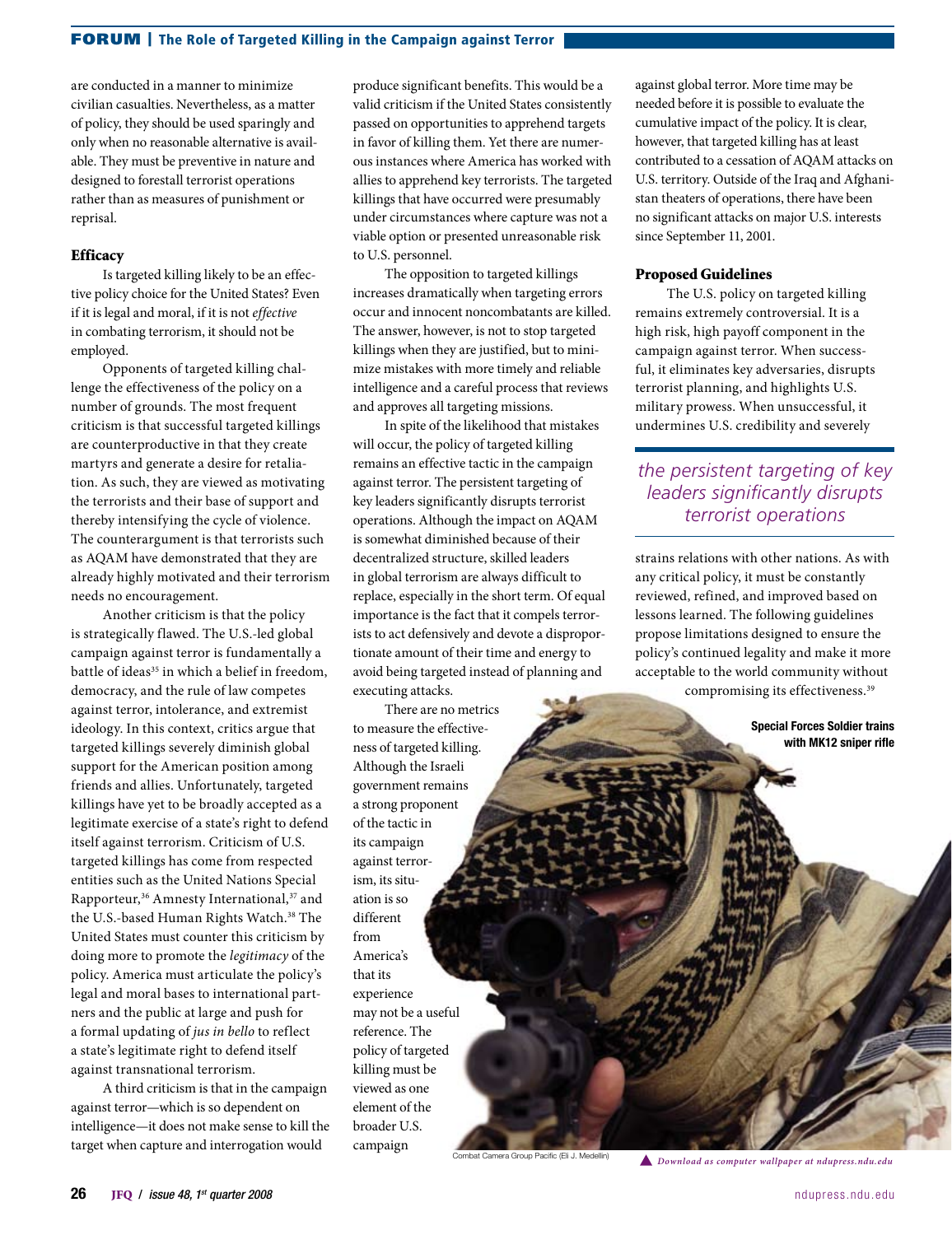Establishing formal guidelines would also provide legal reassurance to those who are assigned the difficult task of planning and executing such operations.

*Whom to Target.* Although all active members of AQAM can legally be targeted, political considerations favor limiting the candidates for such operations to a short list<sup>40</sup> of high value operatives. The list should be reviewed and updated on a regular basis using the latest intelligence.

Generally, political leaders should not be targeted. This comes too close to political assassination and would encourage retaliatory attacks on U.S. or friendly nation political leaders. The distinction between members of the military and political wings of terrorist organizations may often be very difficult to draw, but the focus should remain on those individuals who take a direct role in planning, financing, or executing terrorist operations.

Targeted killings should not be conducted against U.S. citizens<sup>41</sup> or persons located within U.S. territory. Such operations in either circumstance would raise political concerns and troublesome issues related to domestic U.S. law.<sup>42</sup> If a legitimate terrorist target is located in another country, the United States must obtain authorization from the host nation before launching the operation. This avoids any violation of sovereignty under Article 2(4) of the UN Charter.

*Under What Circumstances to Authorize an Operation*. As an exercise of the right of self-defense, each targeted killing operation should be conducted to avoid reasonably imminent harm to U.S. or allied personnel or interests.43 Given the continuing serious threat posed by AQAM, this requirement can be easily met. Targeted killing operations, however, should always be an option of last resort, where arrest is not feasible or the risk of casualties to U.S. personnel in apprehending the target is too great.

*Who Conducts Operations*. The analysis supporting the legality of targeted killings was premised on the fact that these operations are conducted by U.S. military personnel who qualify as combatants under the law of war. It is clear, however, that many U.S. targeted killing operations have been conducted by the CIA, whose personnel are noncombatants. Apart from the legal issues this creates, the use of CIA paramilitary personnel is troublesome because of the

agency's past association with illegal assassinations.<sup>44</sup> Such involvement produces skepticism in the international arena and makes it more difficult to prevail in the information war. The CIA has an important role in developing the actionable intelligence that is key to success. The operations themselves, however, should be executed solely by military personnel.<sup>45</sup> Another option is to encourage the governments within whose

*the availability of precisionguided munitions is both a benefit and a hindrance*

territory the terrorists are located to take the lead in conducting these operations, with appropriate assistance from the United States.<sup>46</sup>

*How to Conduct Targeted Killing Operations*. Targeted killing operations must always comply with the law of war. They must be a necessary and proportionate use of force in which every effort is made to minimize collateral damage. The use of treachery or perfidy is specifically prohibited.

The availability of precision-guided munitions is both a benefit and a hindrance. While such munitions are extremely effective in targeted killing operations and help minimize collateral damage, they have exponentially increased expectations that these operations can be conducted surgically without harm to noncombatants. As a result, there is less tolerance for collateral damage of any kind. This creates an almost impossible standard, as potential targets will deliberately seek refuge in civilian areas to discourage attack.

*Who Approves Targeted Killing*? Given the sensitivity of such operations, approval should be at the highest levels, preferably the President. This would help ensure a thorough vetting of each operation before it is submitted for approval. The current system used in approving covert intelligence operations $47-$ Presidential findings of fact and reporting to the intelligence committees of Congress—is a model worth following. The Presidential finding of the operation's necessity (that is, the target poses a serious threat to the United States and arrest is not a viable option) would have to be based on clear and convincing evidence using the most current intelligence. Once approved, the mission would be tasked to the U.S. military.48

The notification to Congress is an important check on the process and will help ensure that the policy maintains public support. Obviously, notification may be difficult in the case of time sensitive operations, but every effort should be made to inform the intelligence committees prior to the operation or immediately thereafter.

Some have even argued that there should be legislative authorization for any policy of targeted killing.<sup>49</sup> While legally superfluous, such legislation would ensure a public debate



U.S. Air Force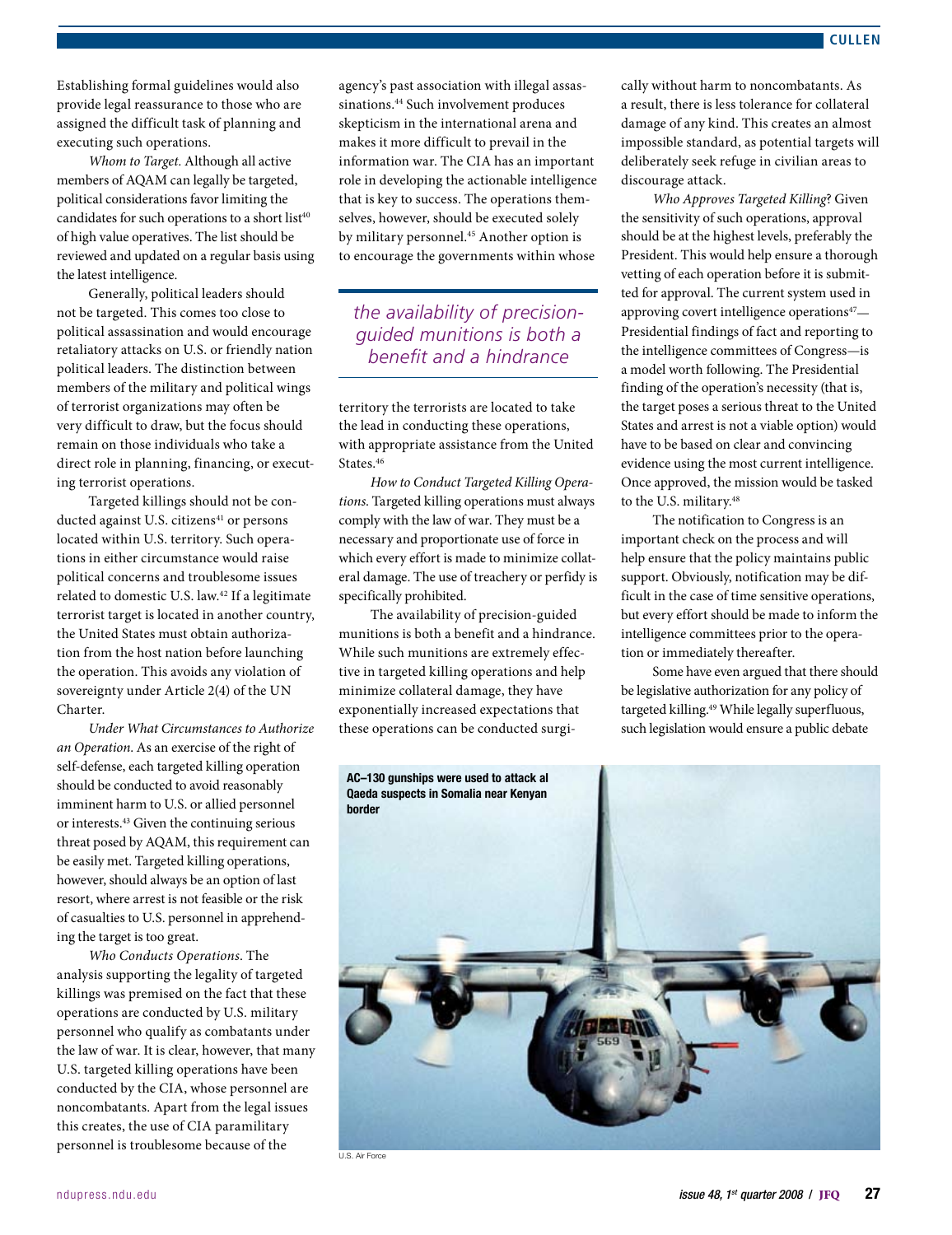of the policy and its implications and a political consensus in support of its execution.<sup>50</sup>

Others have argued that a Foreign Intelligence Surveillance Act–type court should be established, whose review and approval would be required before launching a targeted killing operation.<sup>51</sup> Establishing judicial oversight of what is essentially an operational decision with clear political overtones would be excessive and set a precedent that might be problematic for other types of counterterror operations in the future.

Finally, the approval of the government in whose territory the terrorist is located will be required. In the case of governments that actively support terrorism, such as the Taliban in Afghanistan in 2001, the United States may fall back on the inherent right of self-defense as the basis for acting without the authority of the host government.

The National Security Advisor should be responsible for overseeing the process and ensuring it is properly implemented. To be effective, targeted killings must be interagency operations supported by all elements of national power. This would include a review of each operation to ensure compliance with procedures and identify lessons learned.<sup>52</sup>

The long-term success or failure of targeted killing as a component of the campaign against terror will depend on two capabilities in which the United States has been deficient to date: first, obtaining actionable intelligence to identify and locate targets; and second, winning the information war to persuade the domestic and international communities of the legality, morality, and effectiveness of such operations. The United States is expending considerable resources to improve its intelligence systems, but much more needs to be done to enhance its information operations capabilities.

America cannot afford to take a passive posture and allow critics to dominate the debate and characterize the tactic as extrajudicial killings or assassinations. The United States must aggressively explain the strong legal and moral bases for the policy and assure the world community that the tactic is invoked only when no reasonable alternatives are available to prevent the target from threatening the Nation and innocent civilians. It must be clearly demonstrated that all reasonable efforts are made to minimize collateral damage and that, where it does

occur, responsibility rests with the terrorists who operate out of civilian areas. All this requires a more transparent policy on targeted killing in which there is public confidence in its checks and balances to ensure proper targeting decisions are made. If targeted killing operations are supported by a comprehensive information operations strategy and professionally executed using timely and accurate intelligence, they will become an even more potent weapon against transnational terrorism. JFQ

### **NOTES**

<sup>1</sup> A variety of terms are used to describe this tactic: *preventive killings*, *active self-defense*, *extrajudicial killings*, and *interceptions*. The term *targeted killing* has achieved the broadest acceptance and is preferred in this essay because it does not presume approval or disapproval of the tactic.

<sup>2</sup> Steven R. David, *Fatal Choices: Israel's Policy of Targeted Killing*, Mideast Security and Policy Studies No. 51 (Ramat Gan, Israel: The Begin-Sadat Center for Strategic Studies, September 2002), 2.

<sup>3</sup> According to B'Tselem, an Israeli human rights organization, between September 29, 2000, and January 31, 2007, Israeli security forces targeted and killed 210 Palestinians. An additional 128 civilian bystanders were also killed during these operations. See <www.btselem.org/English/ Statistics/Casualties.asp>.

<sup>4</sup> While this article focuses on the threat posed to the United States by al Qaeda and its associated movements, its conclusions apply equally to other terrorist organizations that present a similar danger.

<sup>5</sup> See George W. Bush, *National Strategy for Combating Terrorism* (Washington, DC: The White House, September 5, 2006), 11; and Donald H. Rumsfeld, *National Military Strategic Plan for the War on Terrorism* (Washington, DC: Department of Defense, February 1, 2006), 20, 24.

<sup>6</sup> "Gen. Peter Pace, chairman of the Joint Chiefs of Staff, told members of Congress on Friday [January 12, 2007] that the strike in Somalia was executed under the Pentagon's authority to hunt and kill terrorism suspects around the globe, a power the White House gave it shortly after the Sept. 11 attacks." See Mark Mazzetti, "Pentagon Sees Move in Somalia as Blueprint," *The New York Times*, January 13, 2007, A6.

<sup>7</sup> Ibid.

<sup>8</sup> William C. Banks, *The Predator* (Syracuse: Syracuse University, 2003), available at <www. law.syr.edu/Pdfs/0predator-final.pdf>. This study cites numerous newspaper reports that President Bush signed an intelligence finding shortly after September 11 explicitly authorizing the targeting of designated al Qaeda personnel.

<sup>9</sup> Amnesty International, "Pakistan: U.S. Involvement in Civilian Deaths," January 31, 2006, accessed at <http://web.amnesty. org/library/Index/ENGASA330022006>.

<sup>10</sup> Norman Printer, "The Use of Force against Non-State Actors under International Law: An Analysis of the U.S. Predator Strike in Yemen," *UCLA Journal of International Law and Foreign Affairs* 8 (Fall/Winter 2003), 331, 335.

<sup>11</sup> Amnesty International, "Pakistan."

<sup>12</sup> U.S. Government practices concerning extraordinary rendition, secret CIA-operated prisons, interrogation practices, and military commissions have been criticized by other nations and international organizations. The United States needs strong international support and cooperation to succeed in its global campaign against terror. See Daniel Byman, "Do Targeted Killings Work?" *Foreign Affairs* 85, no. 2 (March/ April 2006), 108–109.

<sup>13</sup> Under the theory of active defense, "a state may use past practices of terrorist groups and past instances of aggression as evidence of a recurring threat. In light of this threat, a state may invoke Article 51 to protect its interests if there is sufficient reason to believe that a pattern of aggression exists." See Howard A. Wachtel, "Targeting Osama bin Laden: Examining the Legality of Assassination as a Tool of U.S. Foreign Policy," *Duke Law Journal* 55 (2005), 677, 693.

<sup>14</sup> Tom Ruys, "License to Kill? State-sponsored Assassination under International Law," Working Paper 76 (Leuven: Institute for International Law, May 2005), 10, available from <www. law.kuleuven.be/iir/nl/wp/WP/WP76e.pdf>.

<sup>15</sup> Protocol Additional to the Geneva Conventions of August 12, 1949, and relating to the Protection of Victims of International Armed Conflicts (Protocol 1), June 8, 1977 (Additional Protocol I); and Protocol Additional to the Geneva Conventions of August 12, 1949, and relating to the Protection of Victims of Non-International Armed Conflicts (Protocol II), June 8, 1977 (Additional Protocol II). The United States has not ratified either of these protocols, but much of their content is now considered part of customary international law.

<sup>16</sup> Kenneth Watkin, "Canada/United States Military Interoperability and Humanitarian Law Issues: Land Mines, Terrorism, Military Objectives, and Targeted Killing," *Duke Journal of International and Comparative Law* 15 (Spring/ Summer 2005), 281, 292.

<sup>17</sup> Thomas Michael McDonnell, "Assassination/Targeted Killing of Suspected Terrorists—A Violation of International Law?" December 2005, accessed at <http://library.law.pace.edu/blogs/ jib/2005/12/assaainationtargeted\_killing.html>.